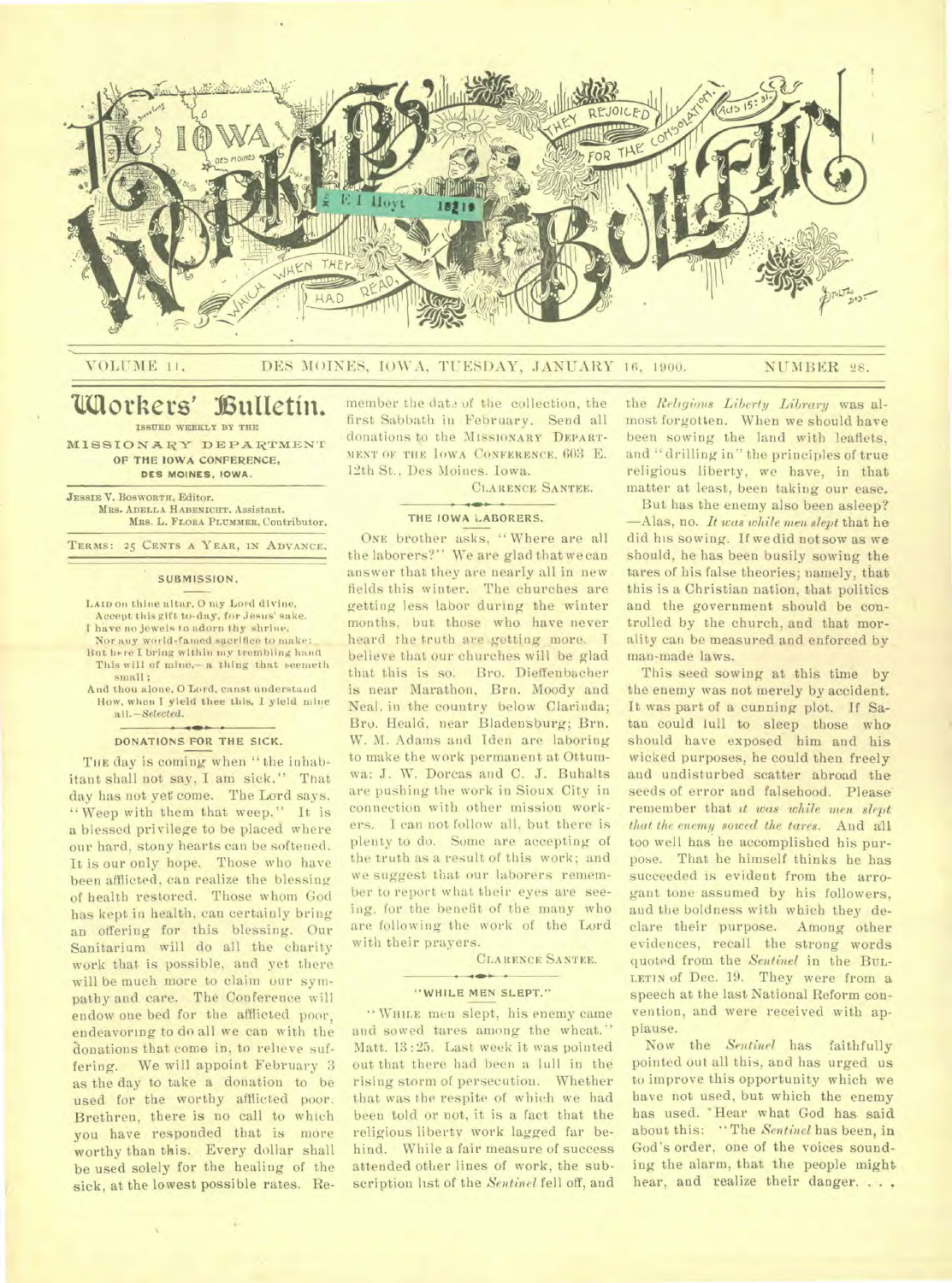The *Sentinel* is like a trumpet giving a certain sound; and all our people should read it carefully, and then send it to some relative or friend. . . . Had our brethren used the *Sentinel . . . .*  and had all been united in recommending it . . . . as God would have them do, . . . . we should not now as a people be so far behind in making preparation for the work. "-Testimony No. *33, pp. 246, 247.* 

While these words were written ten years ago, they are more emphaticdlly true to-day than when they were written. It is not that we should drop any other work to take up this, but that we should arouse to do this much more. Shall we not awake ? Or will we sleep on while'the enemy perfects his plans, not only to compel us to submission, but also to shut us off from preaching to those who will not submit? J. O. BEARD.

#### **CHURCH SCHOOL TEACHERS.**

SPECIAL arrangements are now being made for a twelve weeks' course for church school teachers at Union College. This'will be during the regular spring term of the College, beginning March 7, and continuing until the first of June. This will more than take the place of the ordinary summer school or institute. It will be held during the regular session of the College, when all the College faculty are present to furnish instruction; and during the brightest, best season of the year, when. live, enthusiastic work can be done.

Now, that word has come that our children should be withdrawn from the public schools, the demand will be greater than ever for church schools, and for teachers' to take charge of them. One hundred teachers ought to be prepared to take charge of these schools next fall.<sup>[C]</sup>Union College has excellent facilities for training that number during the spring term. Special classes will be formed in Pedagogy, Child Study, Nature Study, Methods of Teaching, including Kindergarten, primary and general grade work. and instruction also given as to how to weave into and through all the work practical spiritual lessons. The College classes will also be open to the teachers, which will be an opportunity of very great importance. •

All who can come by the first of March will have the privilege of attending the meetings of the District Conference. The educational question

will receive much consideration at this meeting. and our teachers throughout the entire District would be greatly benefited *by* being present. The Conference Presidents will be here, and plans can be made with them for future work in the different States. 'Begin planning at once to attend.

Write for special information to Prof. W. T. Bland, Union College, College View. Neb.

# FIELD REPORTS.

# **SMITHLAND.**

DECEMBER 26, I went to spend a few days with the Smithland church during the week of prayer. We had the Readings each day at 10 : 30 A. M.. and preaching in the evening. The preaching was of a practical nature, designed to show to all the great danger of remaining in a cold and formal condition in such a time as this. As the interest began to increase, I decided to stay another week, and hold meetings in the evening and labor from house to house as the way opened, endeavoring to help all to see the importance of seeking the Lord as never before, by confessing and putting away their sins. The interest still increased, and the word began to take a deeper hold on the hearts of the people.

Sabbath, Jan. 6. was a good day for the Smithlaud church, and will long be remembered by all who were there. The Lord greatly blessed in giving words of reproof and comfort to the people, and in helping them to see wherein they had failed in the past. At the close of the meeting on Sabbath morning, all who wanted to make a confession to some one, either to father, mother, brother, sister, husband, or wife, were asked to manifest it by standing up. Nearly all in the house arose. This showed that the Lord had been speaking to the people by his good Spirit. All necessary preparation had been made to celebrate the ordinances, but we decided to postpone it until the next day, and give all an opportunity to confess their faults to each other. All were requested to be thorough in the work of confessing their sins, and not to be troubled over the sins of others. The next day we had the ordinance meeting, which was one of unusual interest. We had the evidence that the Lord had been, and was still, working upon the hearts of his people by his

good Spirit, to influence them to turn to him with all their hearts, and love each other as never before. May the Lord revive his work in the hearts of his people. The Lord has said that we are in the "shaking time," and " that none could share the refreshing unless they obtain the victory over every besetment, over pride, selfishness, love of the world, and over every wrong word and action." Again I quote, "Probation is about to close. In heaven the edict will soon go forth,<br>'It is done.'''  $J. S. HART$ . J. S. HART.

### **DAVENPORT AND ATALISSA.**

Ir was my privilege to be with the cliurch at Davenport during the first part of the week of prayer, and the remainder of the time at Atalissa. The attendance was small at each place. At Atalissa every one present, from the poorest widow to the smallest child, cast in their offerings. It was very suggestive and encouraging to see this service so universally participated in. and reminded one of the ancient custom, when Jesus spoke so approvingly to one who had cast in but two mites. The offering, though not large, was found to be on an average not less than \$1.60 for each present. If all did as well, throughout the entire Conference, the annual offering would not be less than \$5,000. At Muscatine, where I have just visited, the church is adopting the plan of each giving ten cents per week.

To me this week of prayer has been the best of my life. This means that I am having a new fitting up for the sacred, uplifting work that God has for me among my dear old friends of former years. I highly appreciate the privilege of uniting heart and soul with my fellow workers *again,* to help advance the good work again in the dear old Iowa Conference. God has greatly blessed me with physical strength. The statement certainly is true that "All who will consecrate soul, body, and spirit to God will be constantly receiving a new endowment of physical and mental powers." "The inexhaustible supply of Heaven is at their command." This is for me.

H. NICOLA.

# **BRITTAIN, MACKSBURG, AND WINTERSET.**

SINCE returning to our home in Winterset I have visited the company at Brittain several times, enjoying rich blessings with them. All seemed to be of good courage in the Lord. Dur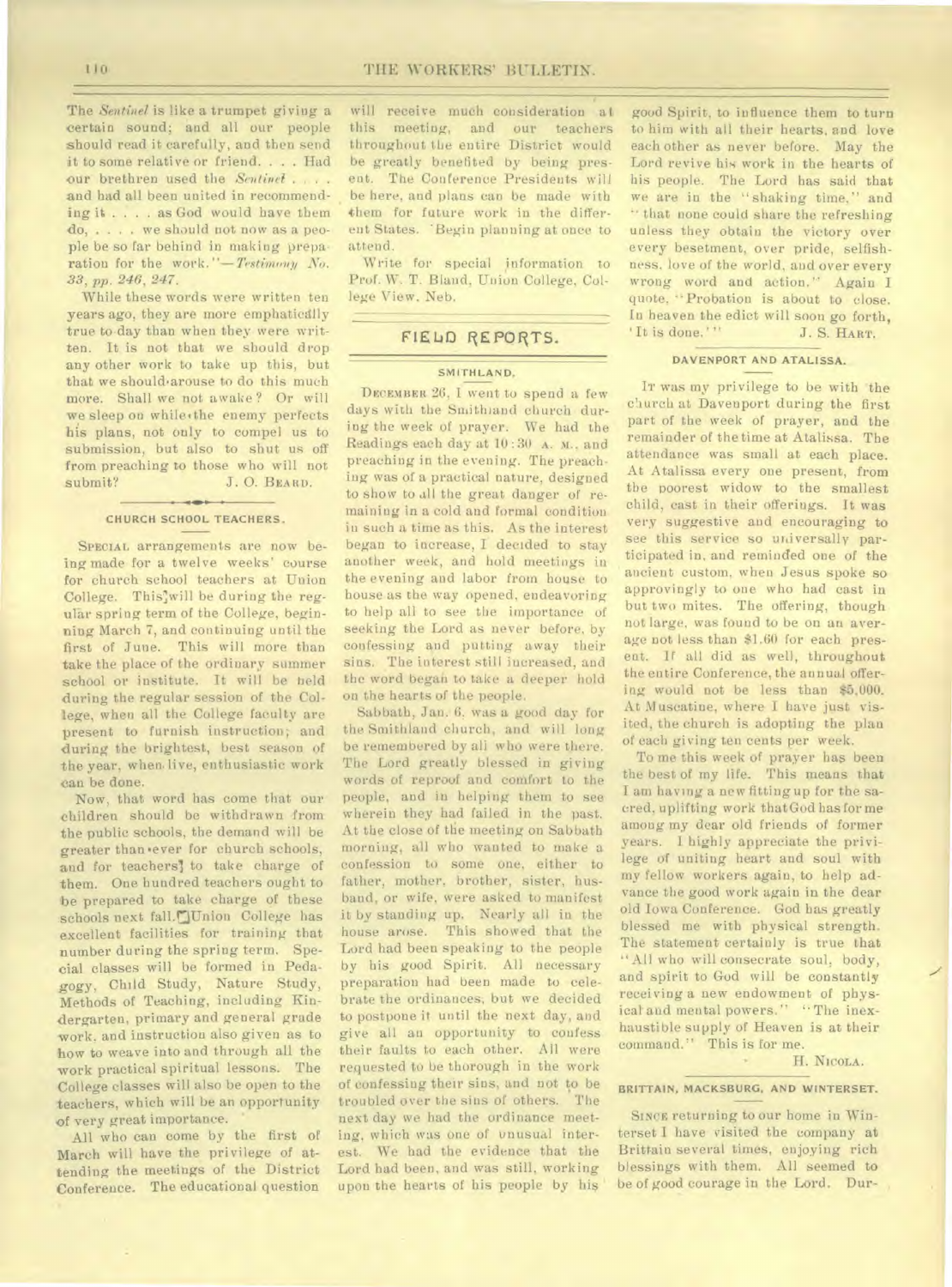ing the first of the week of prayer I met with the Macksburg company. I found them all of good courage, with the exception of two of their young people who had given up the truth. We did not have a large attendance after the first day, on account of the bad roads, sickness, and the distance some had to come. Yet we enjoyed the rich blessings of heaven, and all seemed more eager to press on.

The latter part of the week **I** spent with the Winterset church. Our attendance was not large, on account of sickness and because some living in the country could not come. Nevertheless, we had good meetings and a rich blessing. The hearts of the members here seem to be united more firmly than for some time in the past. My prayer to God is to hasten the day when we shall all have the mind of -Christ, and enjoy the outpouring of his Spirit in a still greater measure. G. A. **LARSON.** 

#### **PARKERSBURG AND CEDAR FALLS.**

**I WAS** at Parkersburg during the 'week of prayer. The time was divided between the town and country. The Lord made us glad in studying the Readings and his Word together. Bro. H. L. Henricksen was with us during the last week. The people have responded nobly in donating to the cause in Christiana, Norway. I also made a trip to Cedar Falls, and the little company there were cheered and encouraged. P. A. HANSEN.

# **MEETINGS HELD DURING THE WEEK OF PRAYER.**

**SHARPSBURG.—During** the week of prayer we were blessed in having our elder, C. W. Neal, present most of the time. Bro. F. L. Moody was also with us from Dec. 27-31. The Readings were read each day during the week. We received many very useful lessons from them, and were shown so clearly the preparation necessary for translation, and our need of living health reform so that we may reach that degree of perfection while in the flesh that will enable us to stand in the last times without a mediator. Bro. Moody preached every evening to an attentive congregation. We are so thankful for the help we have received, and realize that it is through God's tender watchcare over us that we have had his servants with us. As it was time to elect our church -officers, a meeting was held for this

purpose. It was with sad hearts that we relieved Bro. Neal of his office, but it was his request. He has been a good, faithful elder to us, and may God bless him wherever he may go. It is the desire of the church to consecrate themselves anew to God and his cause this new year. We desire to be remembered in your prayers.

# **AMY COLVIN,** *Clerk.*

*FONTANELLE.* —Another year has rolled around, another week of prayer is in the past; and each one of us are brought face to face with the great questions, What progress have I made in the Christian race since the week of prayer one year ago? and what have I done in that time to advance the third angel's message? Our week of prayer services were well attended, considering the distance some of our brethren live in the country. The Spirit of the Lord came into our meetings, and we were all much benefited. As we enter upon the dutiesof another year, we are led to exclaim with the Psalmist, "Oh that men would praise the Lord for his goodness, and for his wonderful works to the children of men!" EVA E. LALONE.

**LIBERTYVILLE.—The** week of prayer was one of great joy, peace, and comfort to our little company. Although the roads were rough and the weather cold, the attendance was very good. Bro. Charles Heald was with us a part of the time. Our hearts ached as we read of the needs of the cause. May we each consecrate our lives, our all, to God; and when we do this, the field will not lack on account of an empty treasury. The testimony of all was that they felt more like pressing onward than ever before, and there were victories in the camp. God grant that each one of our little company may join in the song of final deliverance before the great white throne.

## A. **ELLONA BEDWELL.**

**RADCLIFFE.—Although** there are only two of us, we observed the week of prayer, and set apart a portion of each day, that we might receive spiritual benefit from the Readings which God has so graciously sent to us through his servants. We can truly say that they have been meat to us in due season. We feel like confessing our sins, and seeking the Lord with all the heart, thus gaining the victory over "every wrong word and action." May the Lord help us so to humble ourselves that we may stand the test that is now upon **us. MRS.** R. J. **COUTANT.** 

# THE SABBATH-SCHOOL.

## **CONDUCTED BY MRS. JESSIE L. ADAMS.**

### **REASONS WHY THE SABBATH-SCHOOL LES-SON SHOULD BE STUDIED DAILY.**

**1. THE** Word of God is one of the agencies by which the new birth is accomplished. " Being born again, not of corruptible seed, but of incorruptible, by the Word of God, which liveth and abideth forever." 1 Peter 1 :23. And no one can enter the kingdom of God except he be born again. John 3 :3.

2. It is the Word of God that sustains the life of the Christian and causes growth in grace. "As newborn babes, desire the sincere milk of the Word, that ye may grow thereby." 1 Pet. 2:2. Is it not because of a neglect of the Word that so many who have been born again, starve and die spiritually instead of growing up into the "stature of the fulness of Christ"?

"Observe system in the study of the Scriptures in your families. Neglect anything of a temporal nature; dispense with all unnecessary sewing, and with needless provision for the table, but be sure that the soul is fed with the bread of life. It is impossible to estimate the good results of one hour or even half an hour each day devoted in a cheerful, social manner to the Word of *God."—Sabbath School Worker.* 

#### **BIRMINGHAM.**

YOUR letter and cards were received. In behalf of the school, I thank you for them very much. I read the letter to the school, and all who were old enough to understand what they were doing, promised to take the motto for this year. I trust this may be the means of doing good. Our school is in a prosperous condition, and the attendance is good. We trust that attendance is good. God will bless our efforts, both in learning and in teaching his truth. W. W. **WILEY.** 

**WE** have received several letters from children who write that they have promised to take the motto on the cards sent them and get ready to meet Jesus when he comes. The motto is : "Study to show thyself approved unto God." We only wish every member of our Sabbath-schools every where would adopt and fully carry out this motto during the year. What an advance we would see in every line of work. May God bless the resolutions to "study" the truth as never before. **MRS. J. L. A.**